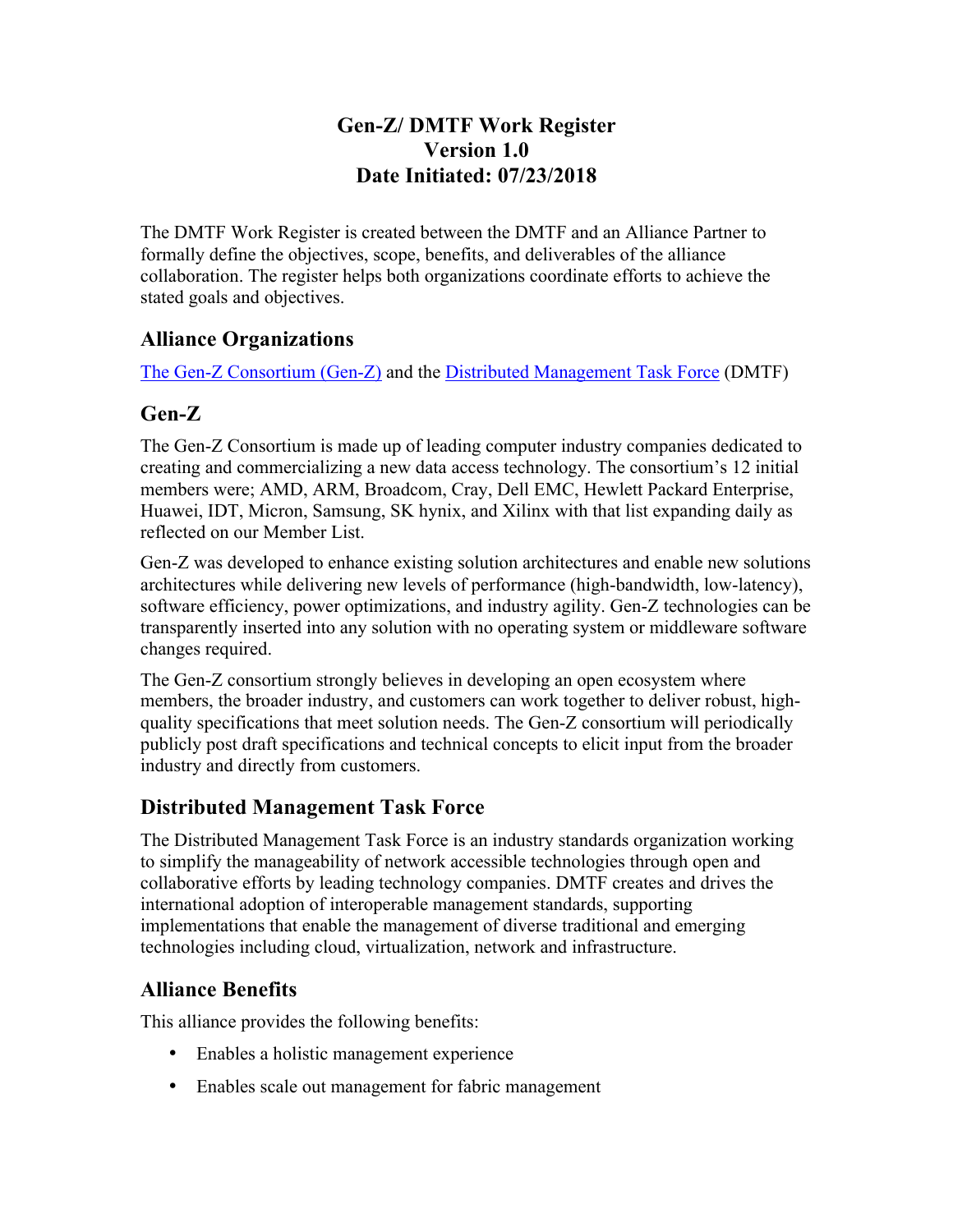- Ensures that Gen-Z and DMTF standards are coordinated and address all management requirements, including schema definition and JSON/OData interoperability as well as management of devices using MCTP over Gen-Z
- Promotes Gen-Z and DMTF standards to member companies
- Fosters Gen-Z participation at the DMTF Alliance Partner Technical Summit and in various working groups

#### **Activities**

The following activities are expected to occur during the duration of this work register.

Gen-Z

- Provides expertise on Gen-Z to assist PMCI with the creation of an MCTP for Gen-Z specification as well as extensions to other PMCI standards as needed.
- Provide Redfish Forum with expertise on Gen-Z to assist with the extension of the Redfish standard to cover Gen-Z management.

The DMTF:

- Produce a MCTP Gen-Z Transport Binding Specification as well as extensions to other PMCI standards as needed.
- Create and maintains Redfish extensions to support Gen-Z management.

#### **Limitations**

Gen-Z will not produce delegated standards that conflict or diverge from existing or proposed DMTF standards where possible.

DMTF will not produce delegated standards that conflict or diverge from existing or proposed Gen-Z standards where possible.

### **Milestones / Dates**

This section is to list specific milestones that will be accomplished by the alliance partnership.

| <b>Milestone/Deliverables</b>                                               | <b>Timeframe</b> |
|-----------------------------------------------------------------------------|------------------|
| DMTF and Gen-Z approves of Work Register v1.0                               | Aug 2018         |
| DMTF announces Gen-Z as a new alliance partner and publish<br>work register | Aug 2018         |
| Collaboration begins                                                        | Aug 2018         |
| DMTF releases Redfish mockups and schema for Gen-Z                          | Dec 2018         |
| DMTF releases MCTP Gen-Z Transport Binding Specification                    | Aug 2019         |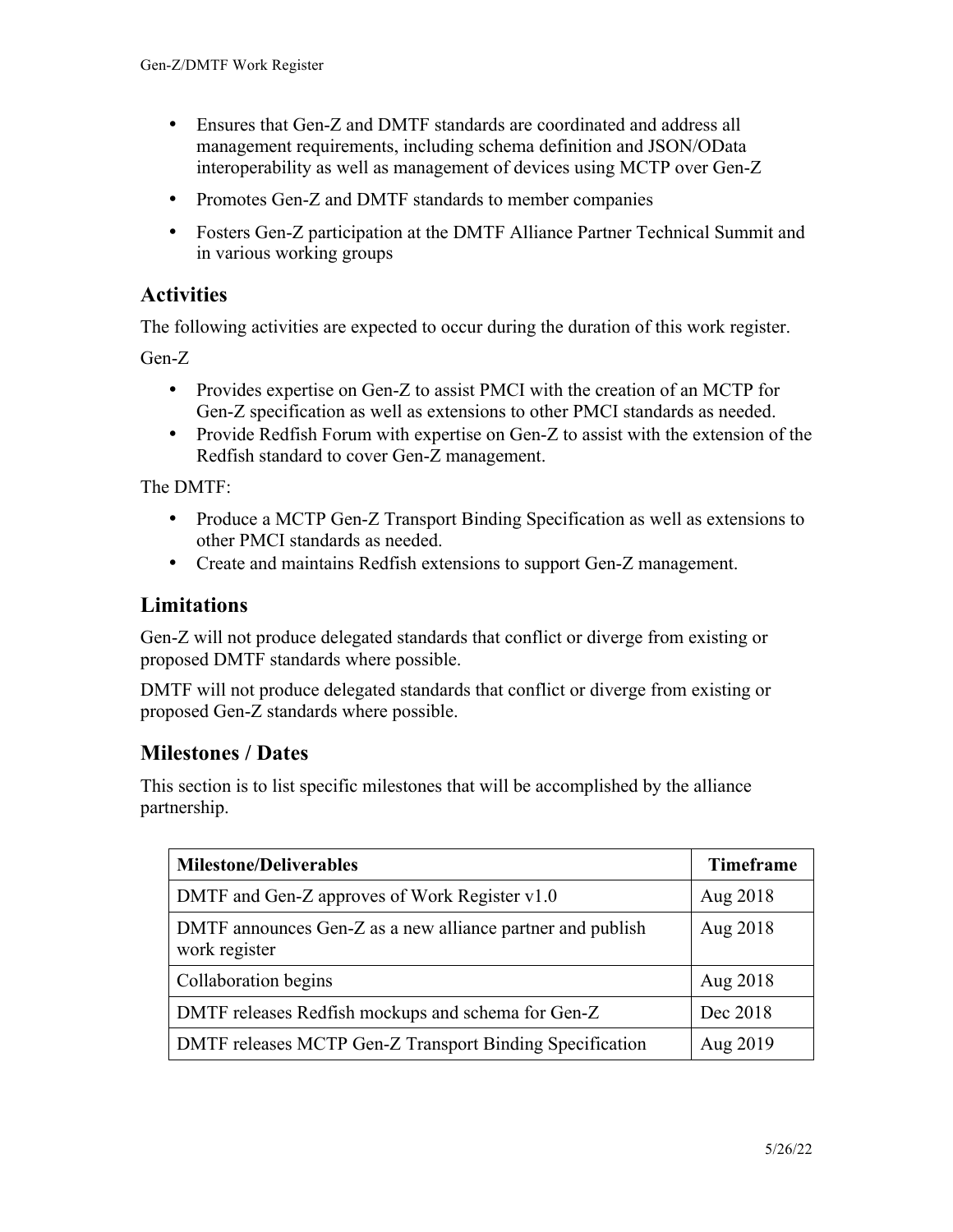### **Access**

The DMTF and Gen-Z may want to provide documentation and collateral to each other. This information can be exchanged publicly, or not.

For information which can be accessed publicly

- DMTF will make the information available by posting as "Work-in-Progress", "Informational", or "Standard" (dmtf.org/redfish)
- Gen-Z will make the information available by posting to the Gen-Z web site. For non-public work in progress, a web site will be made available to members of the Gen-Z Software and Management Working Group associated with the work. Public work in progress can be published by Gen-Z as "Draft".

For any information that involves intellectual property (that is information contributed to each other's projects):

- Gen-Z can submit feedback and contributions to DMTF specifications via the DMTF Technology Submission Portal (dmtf.org/standards/feedback), subject to the terms of the DMTF Intellectual Property Rights Agreement set forth on such portal.
- DMTF can submit feedback and contributions to Gen-Z specifications via the Gen-Z portal for contributions and feedback to Gen-Z specifications, subject to the intellectual property and other legal terms set forth on such portal.
- Gen-Z and DMTF can host meetings to exchange and discuss public information

Except as described above regarding feedback and contributions to each other's specifications, unless otherwise agreed to in writing, no sharing of information, documentation, or materials shall result in the assignment, transfer, or license of intellectual property from one party to the other.

### **Documentation**

The DMTF will make the following specifications available to the Gen-Z Consortium. These will generally be available on the public DMTF Redfish site.

- Redfish Specifications, whitepapers, presentations, schema and mockups
- PMCI Specifications, white papers & presentations,

The Gen-Z will make the following documents available to the DMTF.

- Gen-Z Core Specification 1.0 and updates
- Gen-Z management specifications and / or similar design documents public drafts and final versions
- Public whitepapers, presentations and other educational material.

### **Work Register Review Date**

The next review date is expected to be April, 2020

The DMTF work register review processes can be found in DSP4003. https://www.dmtf.org/sites/default/files/standards/documents/DSP4003\_1.6.0.pdf